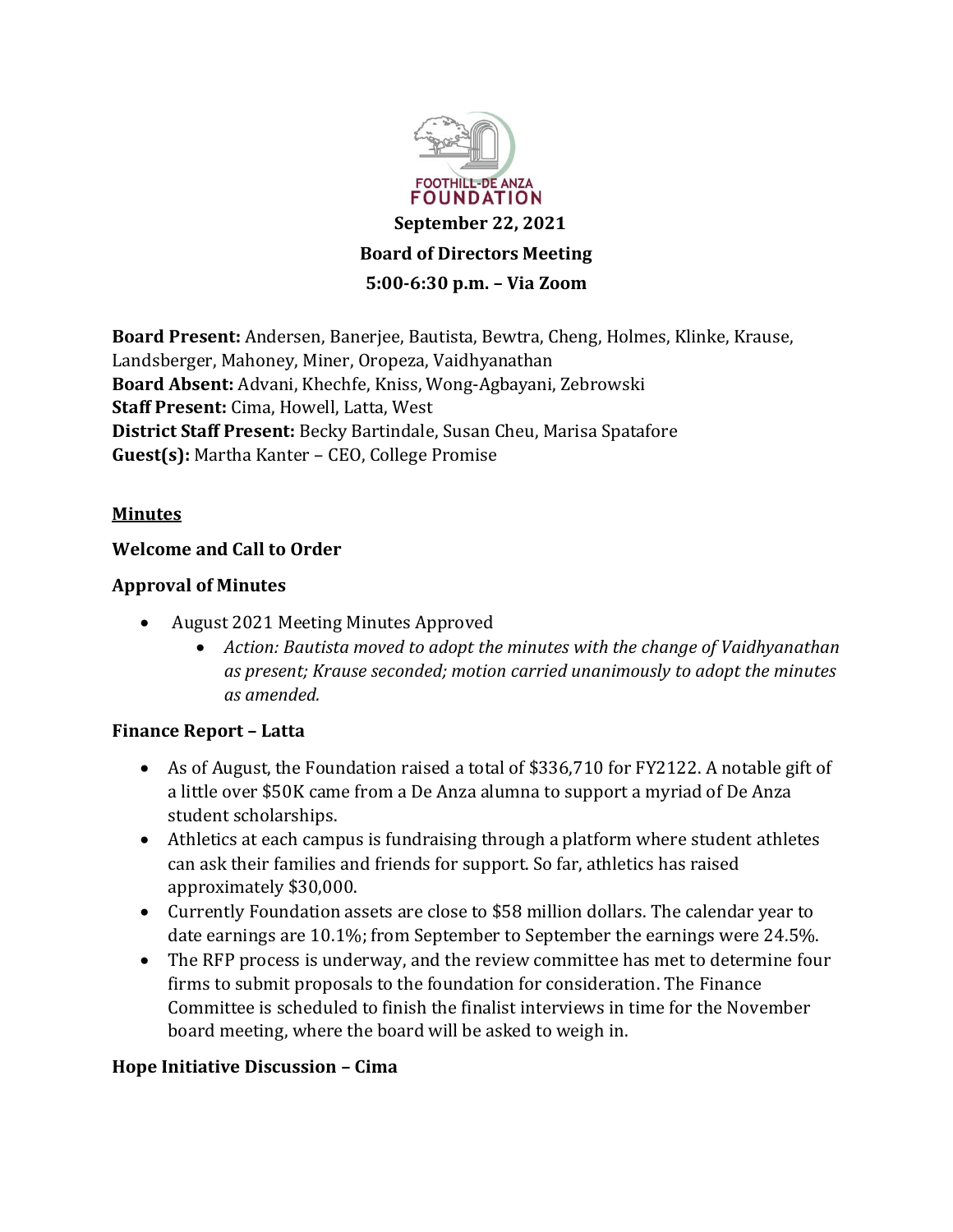- Cima showed two videos of the interview conducted with Foothill alumnus Matt Bodo which will be featured on the foundation's website and in social media to promote the importance of the Hope Initiative.
- It was requested more video interviews be conducted with a more diverse set of alumni. Bewtra indicated that the videos should highlight Matt's transfer to UCLA.
- Cima highlighted the most recent gift to the Hope Initiative from long-time donors. Cima thanked Andersen for his assistance in working with the donors to support the Hope Initiative. The gift will be used as a match or challenge per donor's request.
- Landsberger encouraged the board to commit to 100% support of the Hope Initiative, either through giving themselves or through soliciting others to give. Banerjee agreed and committed to making a gift to support the Hope Initiative.
- Cima requested that the board coordinate with Miner, Holmes ,and Nguyen to connect them with local civic and service organizations. Cima asked that when presenting to these organizations Miner, Holmes, and Nguyen highlight the Hope Initiative.
- Cima reported to the board that he is working to solicit corporations to support the Hope Initiative.

# **ǯ- Miner**

- Miner updated the board about the move to area elections. The first listening session on communities of interest took place on the 13th and more than a dozen people filled out the survey online. Miner encouraged the board to reach out to their networks and let them know about the transition and that their input is welcome.
- Maps showing the various communities of interest will be available later in October on the website and the board of trustees will vote on the different areas in February of 2022.
- Miner thanked everyone who attended the Los Altos Rotary meeting honoring Ron Labitech for his work supporting student veterans at Foothill College.
- Miner reported that 330 people attended the "colleges of the future" meeting to discuss the challenges and opportunities ahead for students, the district, and our colleges.
- The housing development on 231 Grant in Palo Alto is moving forward. Foothill-De Anza will have 12 units that will be occupied by faculty or staff. Determining the occupants will be done by Mercy Housing and Adobe Communities. The Foothill-De Anza Community College District contributed \$600,000 to the development as a show of good faith and to contribute to adding much needed housing for the community.

## **President's Report De Anza - Holmes**

• Holmes shared his excitement for starting the new quarter and having a greater number of students on campus.